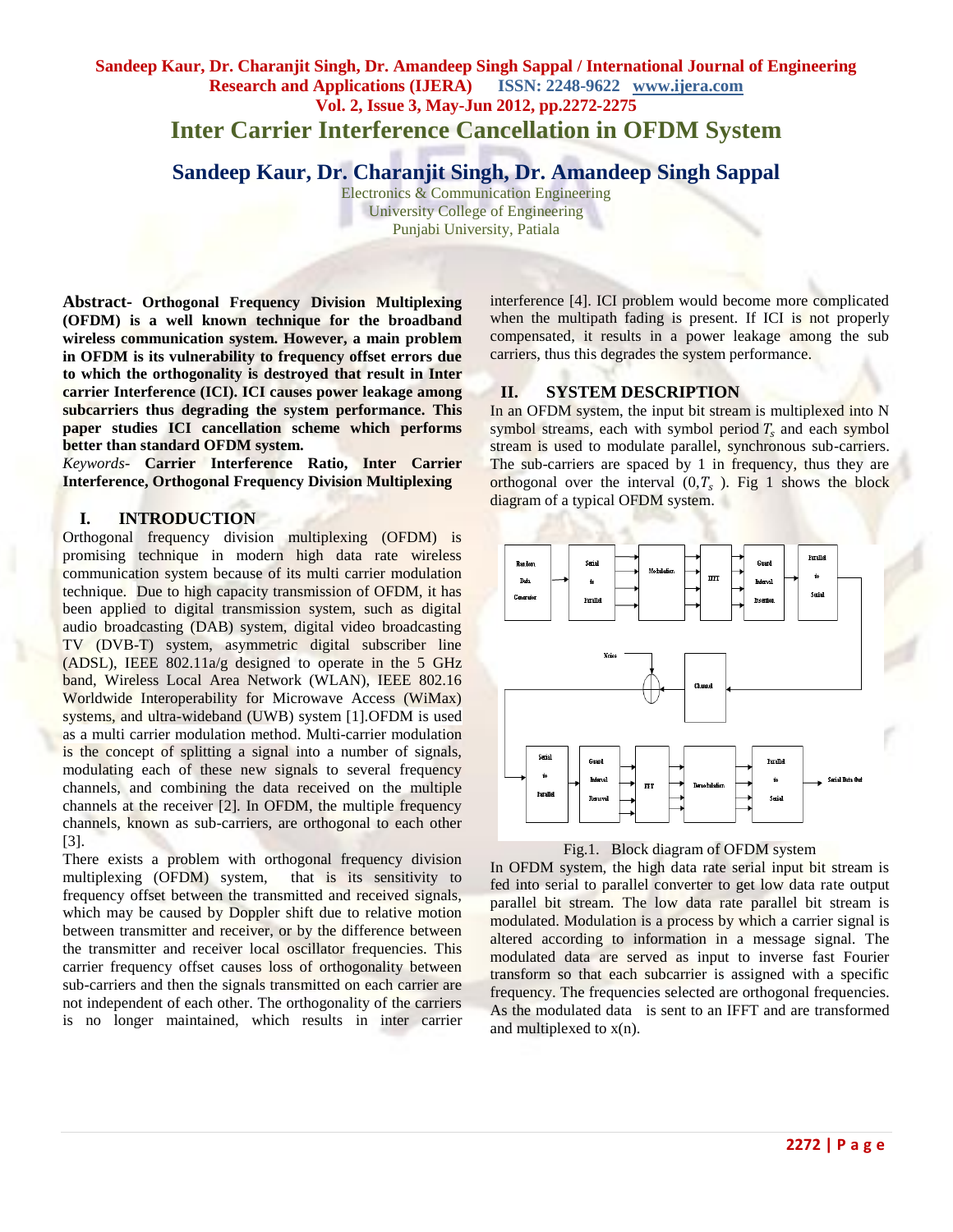## **Sandeep Kaur, Dr. Charanjit Singh, Dr. Amandeep Singh Sappal / International Journal of Engineering Research and Applications (IJERA) ISSN: 2248-9622 www.ijera.com Vol. 2, Issue 3, May-Jun 2012, pp.2272-2275**

$$
x(n) = \frac{1}{N} \sum_{m=0}^{N-1} X_m e^{\frac{j2\pi n m}{N}}
$$
 (1)

Where the  $X_m$  are the baseband symbols on each sub-carrier. At the receiver, the signal is converted back to a discrete N point sequence  $y(n)$ , corresponding to each sub-carrier. This discrete signal is demodulated using an N-point fast Fourier transform (FFT) operation at the receiver. The demodulated symbol is given as

$$
Y(m) = \sum_{n=0}^{N-1} y(n)e^{-j2\pi nm} + W(m)
$$
 (2)

 $W(m)$  is the FFT of the samples of w(n). Because of the low data rate transmission, a narrowband signal sent at a high data rate through a multipath channel will experience greater negative effects of the multipath delay spread, because the symbols are much closer together [3]. Multipath distortion can also cause inter-symbol interference (ISI) where adjacent symbols overlap with each other. This is prevented in OFDM by the insertion of a cyclic prefix between successive OFDM symbols. This cyclic prefix is discarded at the receiver to cancel out ISI. It is due to the robustness of OFDM to ISI and multipath distortion.

# **III. ICI MECHANISM OF STANDARD OFDM SYSTEM**

Frequency offset is main drawback of OFDM system that can be caused by Doppler shift [8] due to relative motion between the transmitter and receiver, or by differences between the frequencies of the local oscillators at the transmitter and receiver.



Fig.2. Frequency offset model The received signal is given by

 $y(n) = x(n)e^{\frac{j2\pi n\varepsilon}{N}} + w(n)$  (3)

Where  $\varepsilon$  is the normalized frequency offset, and is given by  $\Delta f N T_s$ .  $\Delta f$  is the frequency difference between the transmitted and received carrier frequencies and  $T_s$  is the subcarrier symbol period. w(n) is the AWGN introduced in the channel.

The effect of this frequency offset on the received symbol stream can be understood by considering the received symbol Y(k) on the *k*th sub-carrier.

$$
Y(k) = X(k)S(0) + \sum_{l=0, l \neq k}^{N-1} X(l)S(l-k) + n_k
$$
  
\n $k = 0,1,2,... N-1$  (4)  
\n $N = N$  is the number of subsemisym (4)

Where N is the total number of subcarriers,  $X(k)$  is the transmitted symbol for the  $k$ th subcarrier,  $n_k$  is the FFT of  $w(n)$ , and  $S(l-k)$  are the complex coefficients for the ICI components in the received signal. The ICI components are the interfering signals transmitted on sub-carriers other than the *k*th sub-carrier. The first term is desired signal, with  $\varepsilon=0$ , S(0) has maximum value  $S(0)=1$ . The second term is ICI component. The complex coefficients are given as

$$
S(l-k) = \frac{\sin(\pi(l+\varepsilon-k))}{N\sin(\pi(l+\varepsilon-k)/N)}e^{(j\pi\left(1-\frac{1}{N}\right)(l+\varepsilon-k))}
$$
(5)

The Fig 3 shows the plots for  $S(l-k)$  when N=16,  $l=0$  and frequency offset 0.3 and 0.6. This is clear that as the frequency offset becomes large, the desired part S(0) decreases and undesired part S(l-k) increases.

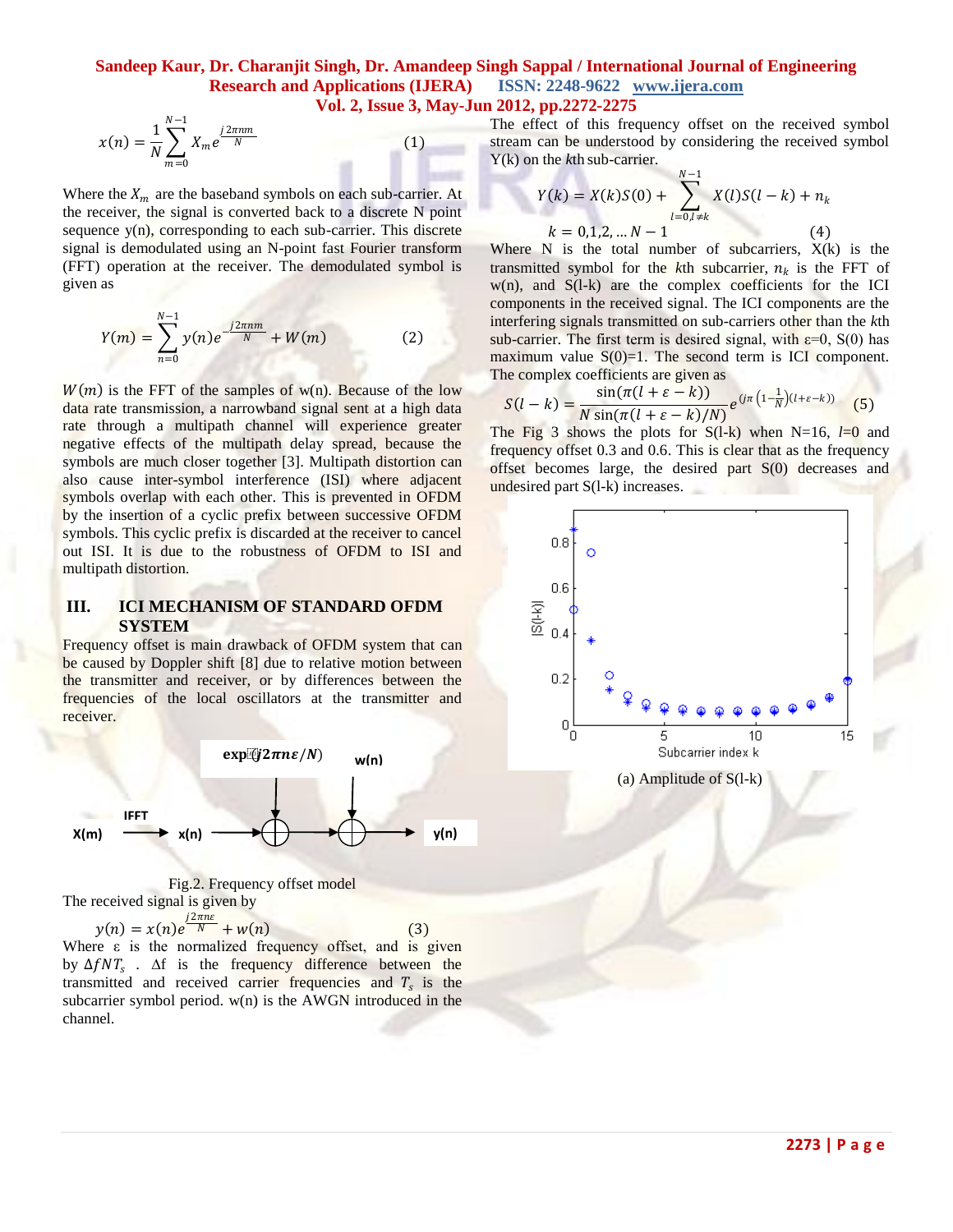# **Sandeep Kaur, Dr. Charanjit Singh, Dr. Amandeep Singh Sappal / International Journal of Engineering Research and Applications (IJERA) ISSN: 2248-9622 www.ijera.com Vol. 2, Issue 3, May-Jun 2012, pp.2272-2275**



#### (c) Imaginary part of S(l-k) Fig.3. ICI coefficients for N=16

The carrier to interference ratio is ratio of signal power to the power in the interference components. The CIR [5] expression for subcarrier  $0 < k < N-1$  can be expressed as [6], [7].

$$
CIR = \frac{|S(k)|^2}{\sum_{l=0,l\neq k}^{N-1} |S(l-k)|^2} = \frac{|S(0)|^2}{\sum_{l=1}^{N-1} |S(l)|^2}
$$
(6)

# **IV. ICI CANCELLING MODULATION**

The inter carrier interference (ICI) cannot be reduced until the ε value is reduced. This can be done by increasing the subcarriers separation but the time domain symbol length will be reduced and the guard interval will take a large portion of useful signal resulting in reduction of bandwidth efficiency. For majority of *l-k* values, the difference of ICI coefficient between two consecutive subcarrier  $\{(S \ (l-k) \ and \ S(l+1-k)\}\)$  is very small. Therefore, if a data pair (a, -a) is modulated onto two adjacent subcarriers  $(l, l+1)$ , where a is a complex data, then the ICI signals generated by the subcarrier *l* will be cancelled out significantly by the ICI generated by subcarrier *l+*1 . Assuming the transmitted symbols are such that  $X(1) = -X(0), X(3) =$  $-X(2)$  …  $X(N-1) = -X(N-2)$ , then the received signal on subcarrier *k* becomes  $N-1$ 

$$
Y'(k) = \sum_{l=0} X(l)S(l-k) + n_k
$$
 (7)

$$
Y'(k) = X(0)S(0-k) - X(1)S(1-k) + \dots + n_k \qquad (8)
$$

$$
Y'(k) = \sum_{\substack{l=0 \ l=even}} X(l) [S(l-k) - S(l+1-k)] + n_k \tag{9}
$$

Similarly the received signal on subcarrier *k+*1 becomes  $N-2$ 

$$
Y'(k+1) = \sum_{\substack{l=0 \ l \equiv even}}^{k} X(l)[S(l-k-1) - S(l-k)] + n_{k+1}
$$
\n(10)

In such a case, the ICI coefficient is denoted as

 $S'(l-k) = S(l-k) - S(l+1-k)$  (11) The comparison between  $|S(l-k)|$  and  $|S'(l-k)|$  on *logarithmic scale is shown in fig 4. It is found that*  $\frac{|S'(l - p)|}{|S(l - p)|}$ *k*<sup>≪</sup>/ $S/- k$ / for most of 1-k values. The total no. of interference signals are halved because only the even subcarriers are involved in the summation.



Fig.4. Comparison of  $|S(l-k)|$ ,  $|S'(l-k)|$  and  $|S''(l-k)|$ 

### **V. ICI CANCELLING DEMODULATION**

ICI modulation introduces redundancy in the received signal since each pair of subcarriers transmit only one data symbol. To take advantage of this redundancy, the received signal at the *(k + 1)*th subcarrier, where k is even and is subtracted from the *k*th subcarrier. This is expressed mathematically as

$$
Y^{"}(k) = Y^{'}(k) - Y^{'}(k+1)
$$
\n
$$
Y^{"}(k) = \sum_{\substack{l=0 \ l=even}}^{N-2} X(l)[-S(l-k-1) + 2S(l-k)]
$$
\n(12)\n(12)\n(13)